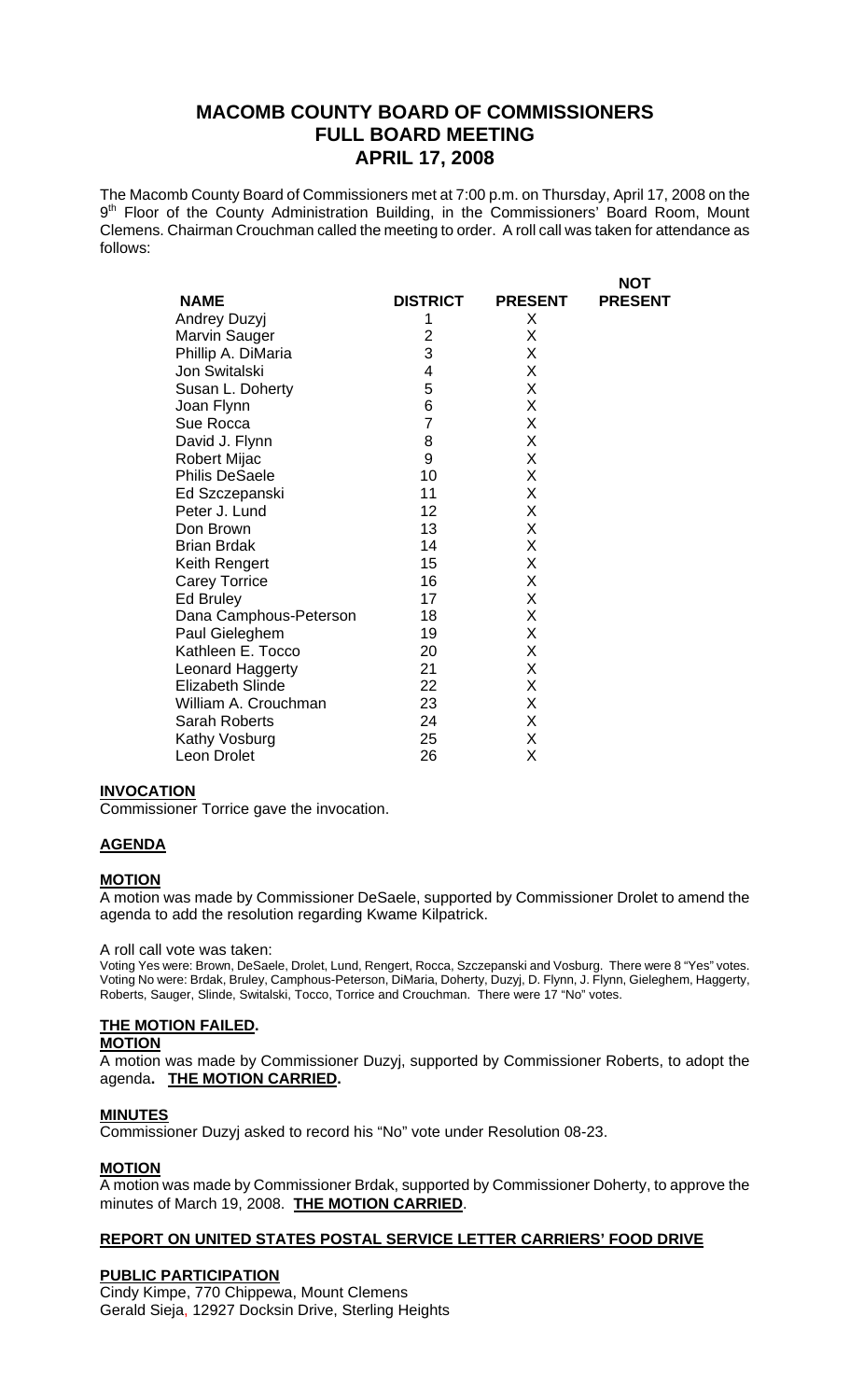Tony Bursey, 40 Diehl Drive, Mount Clemens Esther Balfour, Martha T. Berry Employee Amber Sitko, 16150 Frazho, All About Animals Rescue Daniel Orlowski, 26055 Arlington Street, Roseville, Animal Control Officer Christine Divito, 22152 Hayes, Eastpointe Donald Lobsinger, 26900 Taylor, St. Clair Shores

# *COMMITTEE REPORTS*

# **JUSTICE AND PUBLIC SAFETY COMMITTEE – April 7, 2008**

## **MOTION**

The clerk read the recommendations from the Justice and Public Safety Committee and a motion was made by Chair Rengert, supported by Vice-Chair Brdak, to adopt the committee recommendations:

- 1. Approve an Emergency Management Agreement between the city of Fraser and Macomb County for emergency management related activities.
- 2. Approve the fourth amendment to the site lease agreement between T-Mobile Central, LLC and Macomb County for the communications tower at 25401 Harper Avenue, St. Clair Shores, as recommended by the Acting Director of Emergency Management and Communications.
- 3. Authorize the Board Chairman to sign the Liability Waiver form between Macomb County and Lakeside Mall LLC for the participation of Macomb County employees and associated Macomb County volunteers in the September 27, 2008 preparedness event.
- 4. Authorize Macomb County Community Corrections to apply for continuation grant funding from the Michigan Department of Corrections/Office of Community Corrections to maintain staff and program operations for FY 2009. The grant request is \$1,715,000. The annual grant from the Michigan Department of Corrections/Office of Community Corrections is entirely state-funded and requires no local match funds.
- 5. Approve the acceptance of a State of Michigan Department of Natural Resources Marine Division Equipment Grant in the amount of \$8,500 to purchase equipment needed by the marine patrol.

## **THE MOTION CARRIED.**

## **LEGISLATIVE AND ADMINISTRATIVE SERVICES COMMITTEE – April 7, 2008**

## **MOTION**

The clerk read the recommendations from the Legislative and Administrative Services Committee and a motion was made by Chair Lund, supported by Commissioner Brdak, to adopt the committee recommendations:

- 1. Award bid 11-07 for the County Internet Service Provider to MICA networks at an initial cost not to exceed \$10,743 and an annualized cost of \$105,096; Funding is available within the IT and IT Telecommunications budgets in the amounts of \$34,741 and \$37,308 respectively, for the remainder of this year.
- 2. Accept \$324,668 in Remonumentation Grant funds, grant year 2008, provided by the State of Michigan, Office of Land Survey & Remonumentation and authorize its inclusion in the Macomb County Remonumentation budget and file the status report detailing the work completed through the Macomb County Remonumentation Program from 1993-2007.

## **THE MOTION CARRIED**.

## **OPERATIONAL SERVICES COMMITTEE – April 9, 2008**

## **MOTION**

The clerk read the recommendations from the Operational Services Committee and a motion was made by Chair Joan Flynn**,** supported by Vice-Chair Tocco, to adopt the committee recommendations: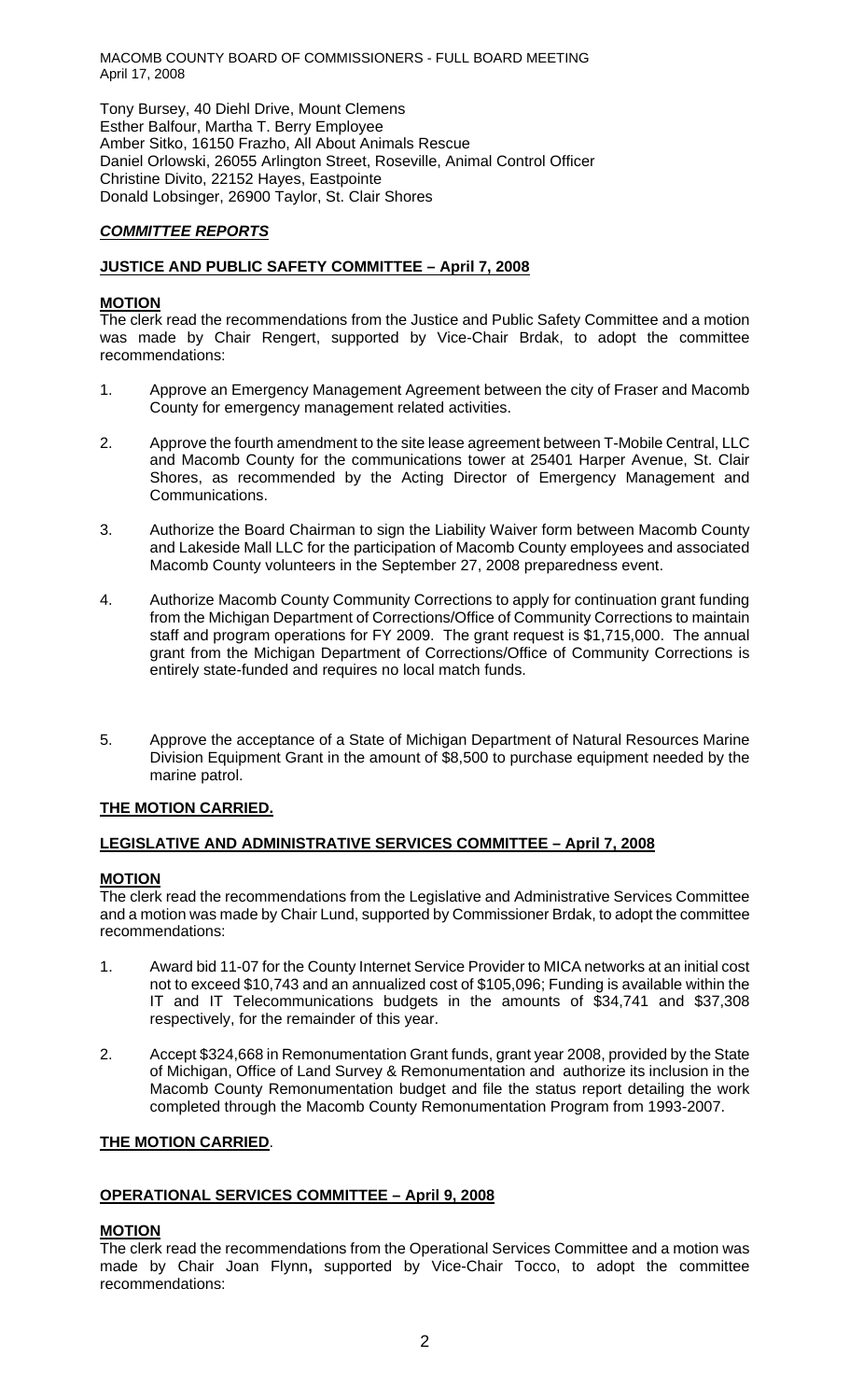1. Authorize payment for the following invoices:

| Hall Road Warehouse              | Bernco, Inc.            | \$17.058.20 |
|----------------------------------|-------------------------|-------------|
| Juvenile Justice Center-Phase II | Bernco, Inc.            | 259.863.30  |
| 42-2 District Court              | E. Gilbert & Sons. Inc. | 580.970.77  |
| Juvenile Justice Center-Phase II | Wakely Associates, Inc. | 30.135.67   |
|                                  |                         |             |

Further, funds are available in the Capital Budget.

- 2. Waive the vehicle policy and approve the purchase of one 2008 Ford Crown Victoria LX for the Department of Public Works to the lowest responsible bidder, Signature Ford, Perry, Michigan, in the amount of \$24,794; funds are available from the vehicle account for the mid-size sedan amount (\$15,273) and the balance (\$9,521) from the Public Works Equipment account. (Record Lund's No vote)
- 3. Concur with the fleet manager and approve the purchase of two 2008 Ford F150 pickup trucks for the Department of Public Works to the lowest responsible bidder, Varsity Ford, Ann Arbor, Michigan, in the amount of \$26,516; funds are available from the Public Works Equipment account.
- 4. Approve the low bid submitted by Detroit Elevator Company, in the amount of \$119,230, to upgrade the elevator located in the MS section of the jail; funds for this project are available in the capital budget.
- 5. Award the 2008 roofing project (flashing replacement & metal wall panels replacement) to the low bidder, Schena Roofing & Sheet Metal Company, Inc., in the amount of \$109,461; funds for this project are available in the capital budget.

# **THE MOTION CARRIED.**

## **COMMUNITY SERVICES COMMITTEE – April 11, 2008**

## **MOTION**

The clerk read the recommendations from the Community Services Committee and a motion was made by Chair Tocco, supported by Vice-Chair Drolet, to adopt the committee recommendations:

1. Approve the agreement between Macomb County Community Services Agency and local food pantries.

## **THE MOTION CARRIED.**

## **SENIOR CITIZENS COMMITTEE – April 11, 2008**

#### **MOTION**

The clerk read the recommendations from the Senior Citizens Committee and a motion was made by Chair Gieleghem, supported by Vice-Chair Rocca, to adopt the committee recommendations:

- 1. Concur with Senior Citizen Services proposal to the Macomb Health Plan for financial support for the counseling program budget; which budget is currently \$146,109.
- 2. Accept Macomb County Council on Aging check #1138 in the amount of \$300 to offset printing costs for the Older American Festival poster. (Record Bruley's "No" vote.)

#### **THE MOTION CARRIED.**

## **PERSONNEL COMMITTEE – April 14, 2008**

#### **MOTION**

The clerk read the recommendations from the Personnel Committee and a motion was made by Chair Camphous-Peterson, supported by Vice Chair Duzyj, to adopt the committee recommendations:

Commissioner Camphous-Peterson asked to separate Item # 4. There were **NO** objections.

1. Approve reconfirmation of the following vacancies pursuant to the motion passed by the Ad Hoc committee on April 3, 2008: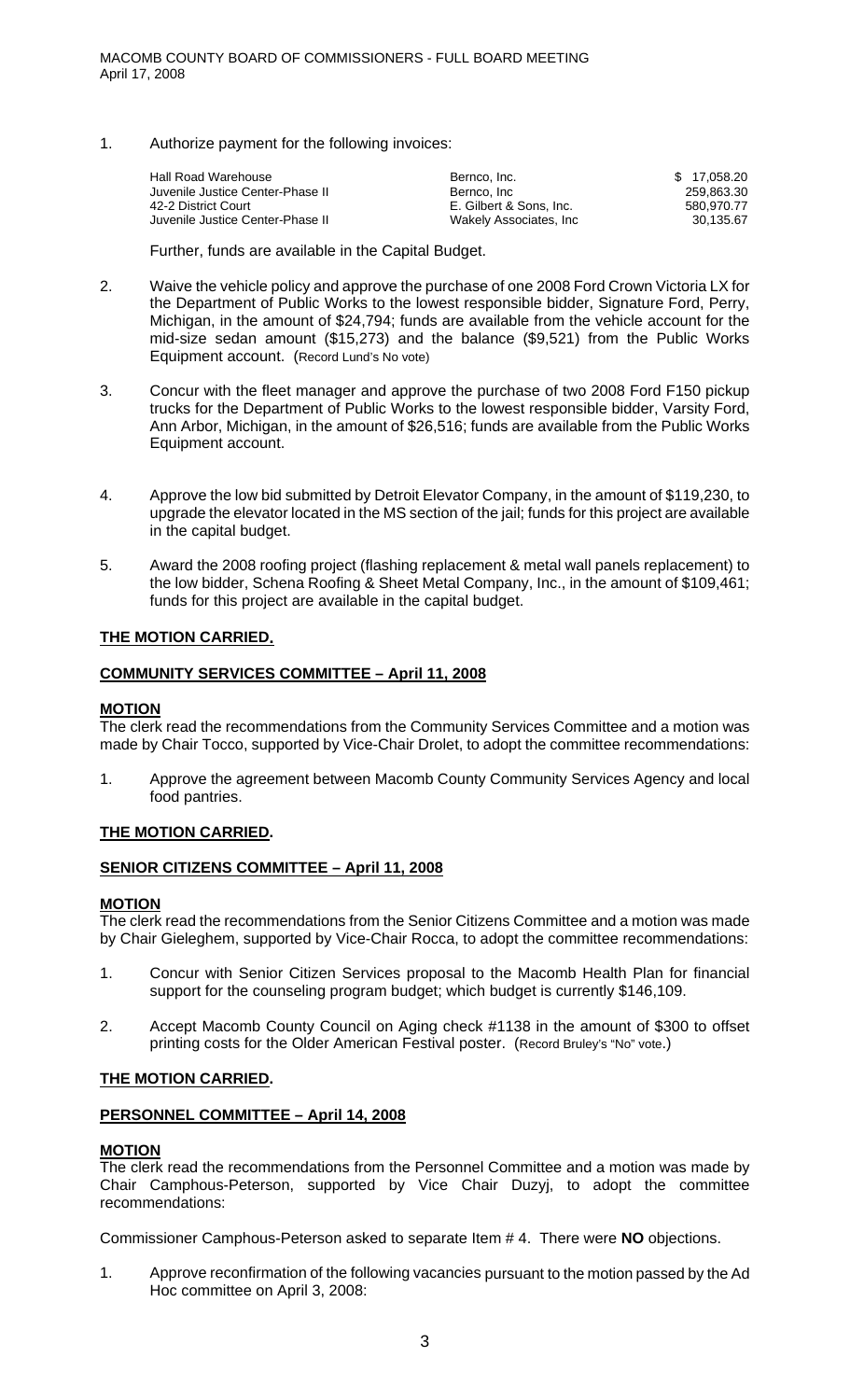One Case Manager II Community Mental Health Two Computer Maintenance Clerks County Clerk/ROD Two Custodian I/II's Two Custodian I/II's Two Custodian I/II's Two Custodian I/II's One Licensed Boiler Operator/ Facilities & Operations Refrigeration Maintenance 1<sup>st</sup> Class Two Data Entry Clerks Friend of the Court One Enforcement Investigator Friend of the Court One Public Health Nurse II **Health** One Personal Property Tax Collector Treasurer

- 2. Approve reconfirmation and waiver of the 20 week hiring delay for the vacant position of General Counsel in Circuit Court pursuant to a motion by the Ad Hoc Committee on April 3, 2008, on the condition that the department first submits in writing the savings that would have occurred under the 20 week rule, identifies the sources of money within the department to be returned to the Finance Department and that the Finance Department then signs off that those funds are available to be returned. (Record Crouchman's No vote)
- 3. Approve the reclassification of one Case Manager III position to one Therapist II in the Community Mental Health Department.
- 5. Approve four summer help positions at the Sheriff's Office; three positions are requested for the Marine Division and one for the Main Office, on the condition that they take the funds out of their present budget and that it be validated by the Finance Department.

# **THE MOTION CARRIED.**

## **SEPARATED MOTION**

4. Approve clarification that the charge of the Ad Hoc Committee to evaluate reconfirmation of personnel openings is only to recommend that vacant personnel openings be reconfirmed or eliminated for budgetary savings; also, that the Human Resources Department provide a chart at every Personnel Committee Meeting which would show the total number of positions reconfirmed and deleted on a monthly basis as well as an accumulative total; Further, that the Ad Hoc Committee be a rotating committee with the Chair of the Personnel Committee designated as the permanent Chair, but the remaining four members would rotate serving two consecutive months, alternating two and two, therefore, providing for two new members of the Ad Hoc Committee each month.

## **MOTION TO AMEND**

A motion was made by Commissioner Camphous-Peterson, supported by Commissioner Szczepanski, to amend Item 4 to allow the Vice-Chair of Personnel to rotate if the Chair is not available. **THE MOTION TO AMEND CARRIED.** 

## **THE SEPARATED MOTION AS AMENDED CARRIED.**

## **BUDGET COMMITTEE – April 15, 2008**

## **MOTION**

The clerk read the recommendations from the Budget Committee and a motion was made by Chairman Brown, supported by Vice Chair Sauger, to adopt the committee recommendations:

Commissioner Tocco asked to separate Item #9. There were **NO** objections.

- 1. Authorize transfer of the Juvenile Justice Center laundry operation to Martha T. Berry Medical Care Facility in accordance with Exhibit I for a net first year savings of \$188,813.
- 2. Authorize to hire six (6) additional "grant funded" Case Managers and to amend/modify contract #05-126-06 for M/SCETA.
- 3. Approve the elimination of One Full-Time Client Support Technician position vacancy and transfer \$33,600 to contracted services in the Information Technology budget and remove the remaining budget of approximately \$27,108 (salary: \$6,458 and benefit: \$20,650) from the IT budget as a county cost-saving measure.
- 4. Authorize spending up to \$135,000 from the Register of Deeds Automation Fund so the Clerk/Register of Deeds may fight Real Estate Fraud and hire "extra hire" employees to implement the "entry book" required by law. Funds are available in the Register of Deeds Automation Fund, which is funded from recording fees and may only be spent on Register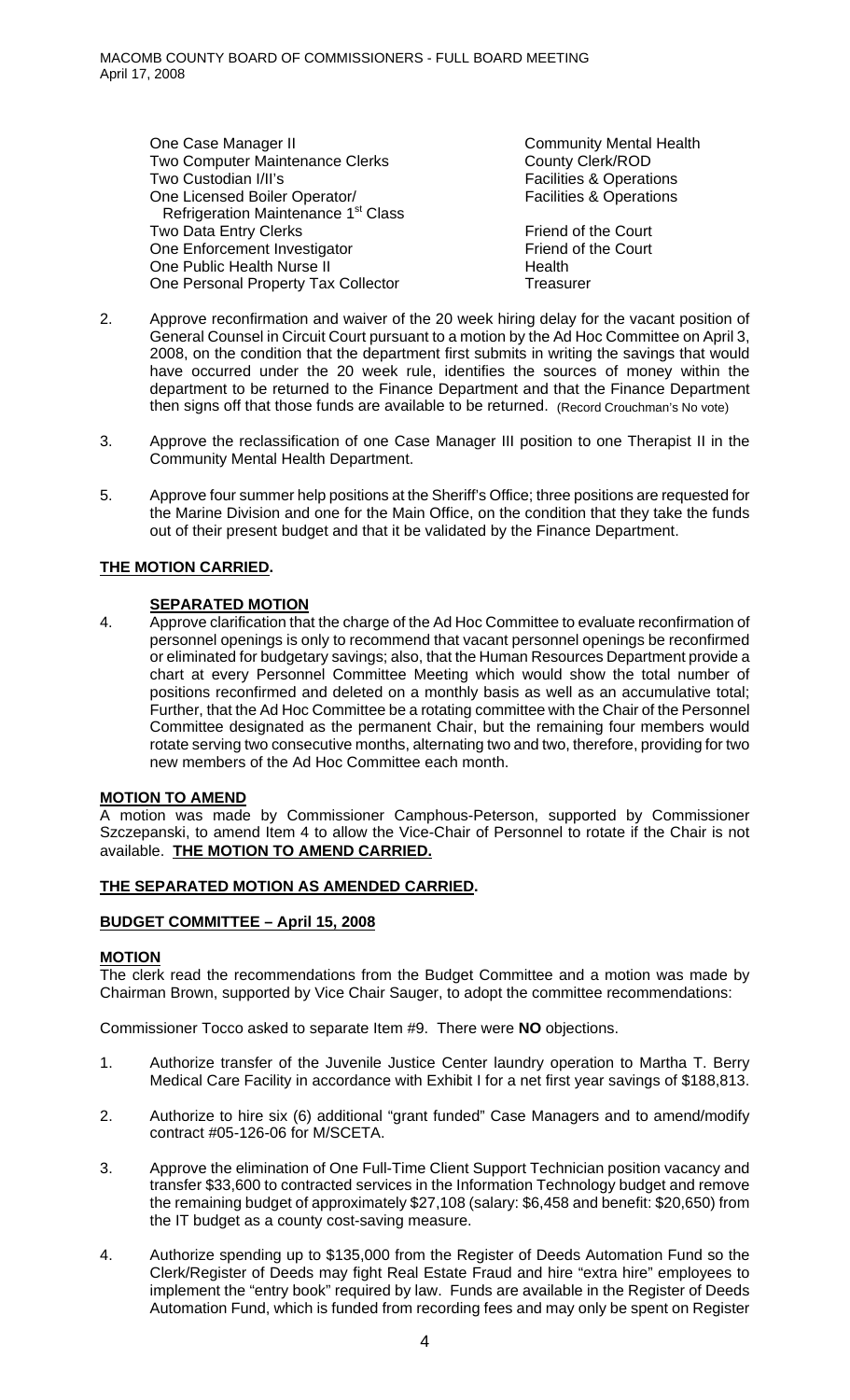of Deeds improvements.

- 5. Approve renovations of the Sheriff's Office main lobby, to include a children's waiting area. Cost of project is not to exceed \$11,500. Funding is available in the contingency account. (Record Duzyj's No vote)
- 6. Approve the funding to relocate the Sheriff's Office Administrative Secretarial staff and create an additional conference room. The total cost will not exceed \$16,704. Funding is available in the contingency account.
- 7. Continue agreement in the amount of \$40,000 with Turning Point, Inc. for the Sexual Assault Nurse Examiner (SANE) program.
- 8. Approve payment of \$35,000 to the City of Mt. Clemens from the environmental problems: Lake/River Fund for the Clinton River debris removal initiative as approved May 18, 2006.
- 10. Approve the 2008 Equalization Report as submitted by the Equalization Department.
- 11. Approve the purchase of court recording and evidence/testimony presentation equipment for the 42-II New Baltimore District Court at a cost of \$76,593; Funding is available in the New Baltimore Court construction budget.

## **THE MOTION CARRIED.**

#### **SEPARATED MOTION**

9. Authorize MSU Extension to accept the contract with Michigan State Housing Development Authority (MSHDA) to participate in the National Foreclosure Mitigation Counseling Grant in the amount not to exceed \$129,500. This agreement runs from March 1, 2008 through December 31, 2008. One part-time Educator I and one part-time Computer Maintenance Clerk will need to be hired to implement this program, at no expense to the county.

#### **MOTION TO AMEND**

A motion was made by Commissioner Tocco, supported by Commissioner Doherty, to substitute the one part-time Computer Maintenance Clerk with an Account Clerk IV. **THE MOTION TO AMEND CARRIED.** 

## **THE SEPARATED MOTION AS AMENDED CARRIED.**

#### **FINANCE COMMITTEE – April 16, 2008**

#### **MOTION**

The clerk read the recommendations from the Finance Committee and a motion was made by Chair Slinde, supported by Commissioner Brdak, to adopt the committee recommendations:

- 1. Approve the monthly bills (with corrections, deletions and/or addenda) and authorize payment; further, to approve the payroll in the total amount of \$10,318,063.58, with necessary modifications to the appropriations. (Tocco abstained from bills for Falk and Tocco/feesdefense attorneys and Torrice abstained from bills for Torrice and Zalewski, PLLC fees-defense attorneys)
- 2. Approve the request of the director of the Macomb County Juvenile Justice Center for use of a credit card for out of county transporting of youth.
- 3. Approve the following lease agreements: Three year lease with Lakeshore Legal Aid for space at the Verkuilen building for the period January 1, 2008 through December 31, 2010, with options to renew as outlined in the lease agreement and Three year lease with Legal Aid and Defender Association, Inc., for space at the Verkuilen building for the period January 1, 2008 through December 31, 2010, with options to renew as outlined in the lease agreement.
- 4. Authorize the publication of the proposed Articles of Incorporation of the County of Macomb Zoological Authority. **(roll call vote: Yes-Brdak, Bruley, Camphous-Peterson, Crouchman, DeSaele, DiMaria, Doherty, Duzyj, D. Flynn, J. Flynn, Gieleghem, Mijac, Roberts, Rocca, Sauger, Switalski, Tocco, Torrice, Vosburg and Slinde; No-Brown, Drolet, Lund, Rengert and Szczepanski.)**

## **THE MOTION CARRIED.**

#### **AD HOC ON COUNTYWIDE ENERGY CONSERVATION - April 16, 2008**

## **MOTION**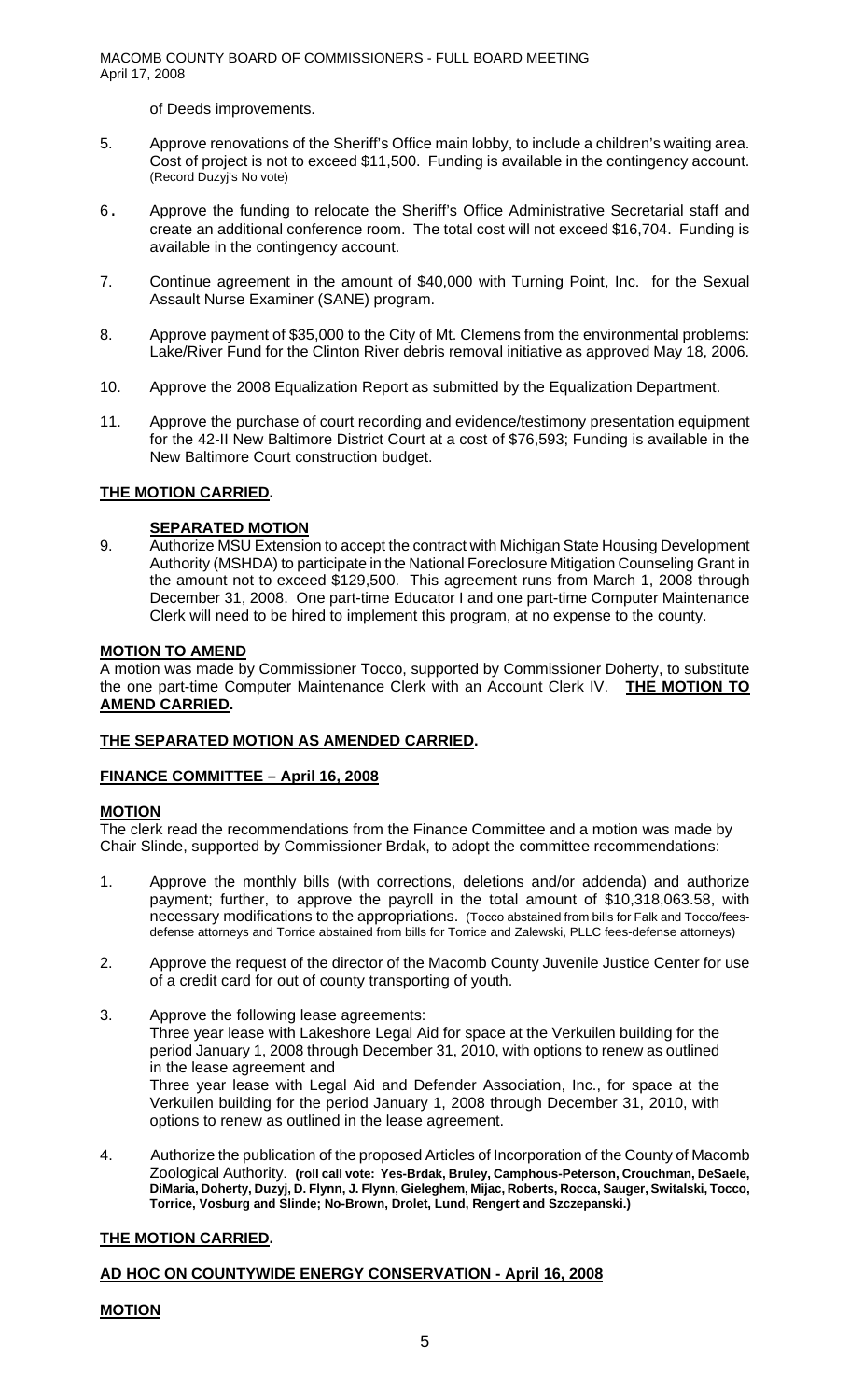The clerk read the recommendation from the Ad Hoc Committee and a motion was made by Chair DiMaria, supported by Commissioner Bruley, to adopt the committee recommendation:

1. Authorize the Facilities and Operations and Purchasing Departments to proceed with the installation and metering of the Ozone Laundry System at the Macomb County Jail with the results to be brought back to the Ad Hoc Committee.

# **THE MOTION CARRIED.**

# **RESOLUTIONS/TRIBUTES**

#### **MOTION**

A motion was made by Commissioner Doherty, supported by Commissioner Duzyj, to adopt the Resolutions and Tributes in their entirety.

- Res. No. 08-24 Commending Kurt Fiebelkorn Eagle Scout (offered by Vosburg and Drolet: recommended by JPS Committee on 04/07/08)
- Res. No. 08-26 Declaring Intention to Issue Revenue Bonds to Proceed with a Project under the Economic Development Corporations Act, to Reimburse Expenditures from Bonds to be Issued by the Economic Development Corporation and to Appoint Bond Counsel (recommended by PED Committee on 04/08/08)
- Res. No. 08-25 Designing Project Area and Project District Area and Requesting Appointment of Additional Directors (recommended by PED Committee on 04/08/08)
- Res. No. 08-27 In support of funding for the MI Choice Waiver Program at a level that will address the current waiting list (offered by Bruley; recommended by Senior Citizens Committee on 04/11/08)
- Res. No. 08-28 Commending Martin Kramer Eagle Scout (offered by DeSaele; recommended by Finance Committee on 04/16/08)

# **THE MOTION CARRIED.**

## **REQUEST TO PURCHASE PREVIOUS SERVICE TIME**

#### **MOTION**

A motion was made by Commissioner Slinde, supported by Commissioner J. Flynn, to approve two requests to purchase previous service time by Susan Kutlich and Charles Zachary, Jr.

## **THE MOTION CARRIED.**

# **APPOINTMENTS**

#### a) **Community Corrections Board:**

*1 appointment; unexpired term ending 03/31/09*  Erin Smith, representing the Probation Department

*4 reappointments; terms expiring 03/31/11*  Lillian Adams, representing the Business Community Judge John Bruff, representing the Public Stephen Rabaut, representing Criminal Defense Commissioner Keith Rengert, Chair of JPS Committee

#### **MOTION**

A motion was made by Commissioner DeSaele, supported by Commissioner Slinde to approve the appointments to the Community Corrections Board. **THE MOTION CARRIED.** 

#### b) **Macomb County Commission on Women:** 26 representatives, terms from 04/21/08 thru 12/31/08

Commissioner Brdak corrected the misspelling of the appointee from his district; the last name is spelled Huff.

#### **MOTION**

A motion was made by Commissioner Doherty, supported by Commissioner J. Flynn, to approve appointments to the Macomb County Commission on Women. **THE MOTION CARRIED.** (Record No vote from Szczepanski on District 20 appointment)